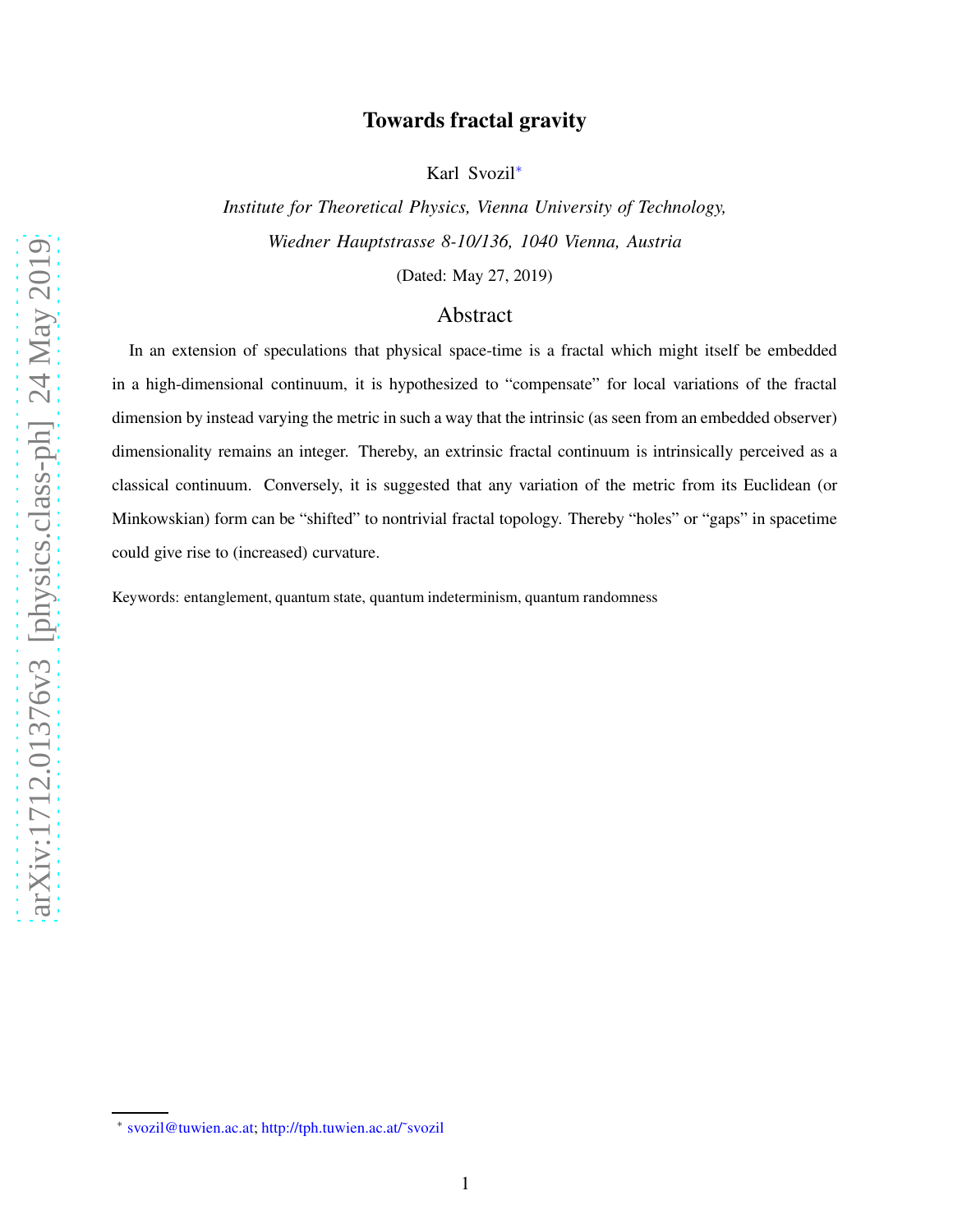Embedded observers and agents [\[1](#page-6-0)[–4\]](#page-6-1) are operationally bound by self-reflexive, intrinsic methods and means available from within the very system they exist. Such observers have no access to extrinsic, Platonistic entities which are beyond their operational physical capacities. (They may, nonetheless, have inspirational "afflatus" or ideas about some external truth; but would not be able to prove this in any effable way [\[5](#page-6-2)] beyond zero-knowledge proof methods.) Indeed the situation embedded observers have to cope with appears much more severe as in the *allegory of the cave* mentioned by Plato [\[6](#page-6-3), Book 7, 514a-517e, p. 220-223], in that the latter assumes the existence of a supposedly ontologic level: an observer can be *"dragged right out into the sunlight."* The assumption of such ontologic level could, from an idealistic stance [\[7](#page-6-4)], be considered problematic, as any observer appears to be permanently captivated in a Cartesian prison [\[8,](#page-6-5) Second Meditation, 26-29, p. 17-20] (see also Putnam's "brain in the vat" metaphor [\[9](#page-6-6), Chapter 1], among others), and *"in the strict sense only a thing that thinks."* Idealistic philosophy has it that [\[10](#page-6-7)], *"the world is mental through-and-through.*" Poincaré has pointed out in the introduction to *La valeur the la science* [\[11](#page-6-8), [12\]](#page-6-9), *"Does the harmony the human intelligence thinks it discovers in nature exist outside of this intelligence? No, beyond doubt a reality completely independent of the mind which conceives it, sees or feels it, is an impossibility. A world as exterior as that, even if it existed, would for us be forever inaccessible."*

Therefore, when it comes to the formalization of physical theories, any such framework ought to include and use, as much as can be possibly afforded, intrinsic, that is, operationally feasible, elements of physical description [\[13](#page-7-0)]. Gaussian geometry, for example, characterizes a surface with totally intrinsic methods [\[14](#page-7-1), Section 3.2, p. 46,47]. It appears prudent to include *epistemic* considerations rather than uncritically assume that one deals with ontic elements of perception. Poincaré's and even more and explicitly so Einstein's conceptions and constructions of space and time follow this pursuit in that they operationalize physical time by conventionalizing, in particular, time synchronizations.

Nevertheless, quasi-extrinsic perspectives may shed new light on old physical subjects and concepts. Thereby, such extrinsic formalizations and situations, suggesting and utilizing means and methods available from a hypothetical outside, external viewpoint, may appear very different, even exotic and counterintuitive, from the point of view of embedded, intrinsic observers. In particular, based on Hausdorff measures and fractal dimension theory [\[15](#page-7-2)[–22\]](#page-7-3) of fractals [\[23](#page-7-4)], it has been suggested that, while (i) extrinsically and ontologically, space-time might be a fractal set with possibly non-integer dimension [\[24](#page-7-5), [25](#page-7-6)], (ii) intrinsically and epistemically, that is, from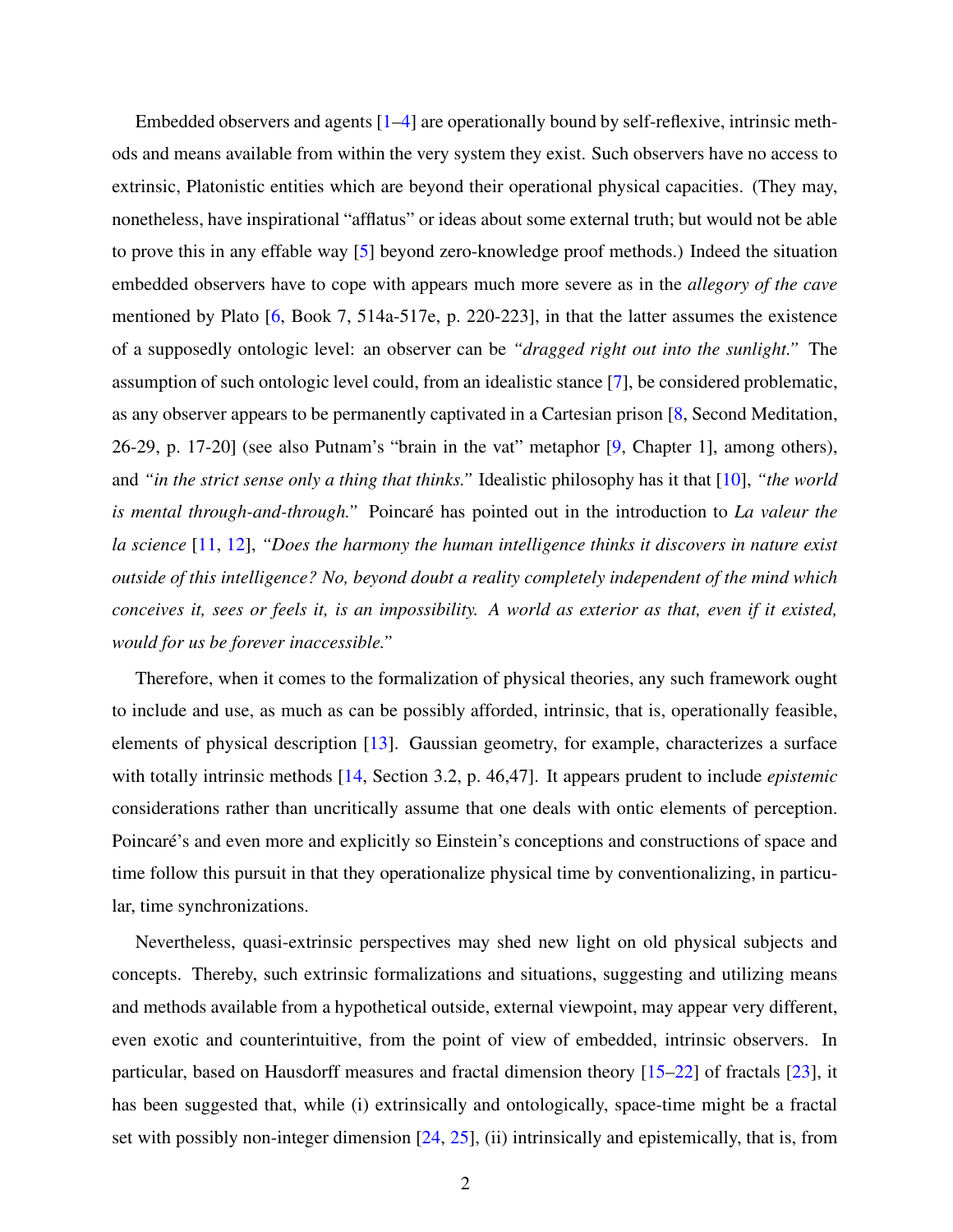an operational point of view, it might appear as if observers embedded in such fractals would experience not much phenomenological differences as compared to "inhabiting" standard continua such as  $\mathbb{R}^n$  [\[26](#page-7-7)[–30](#page-8-0)]. In other words, the fractal space-time concept can be put to some extreme by speculating that, for all practical purposes, intrinsically embedded observers cannot differentiate between, say, three-dimensional continua  $\mathbb{R}^3$  and some continuous fractal which is a (possibly stochastic) generalization of the Cantor set of fractal dimension three [\[29](#page-8-1)], and which is embedded in a larger-dimensional continuum, say,  $\mathbb{R}^d$ , with  $d > 3$ .

I suggest here to take a further speculative step by *shifting* the nontrivial topological structure of such fractals to the metric of the (embedding) space. Because even for non-integer dimensions, intrinsic observers might, for all practical purposes, not be able to differentiate between two operationally indistinguishable premises: they may either exist in a space with standard (Euclidean, Minkowski) metric whose support is a fractal continuum; or they may inhabit a space-time whose support is a classical, integer dimensional continuum (say,  $\mathbb{R}^3$ ), but the Riemannian metric of the space is somehow non-standard and, in particular, non-Euclidean or non-Minkowskian.

For the sake of an intuitive, informal example of why "cutting out holes" in a given set and "gluing together" the remaining pieces might affect the geometric properties of the object, consider a situation depicted in Fig. [1,](#page-3-0) in which segments of a unit circle are eliminated, and the remaining pieces form a new circle of smaller radius.

Another fractal example is (as often) of the Cantor set type [\[18](#page-7-8), Section 4.10]. Suppose from a unit circle the middle third segment  $\left[\frac{2\pi}{3}\right]$  $\frac{2\pi}{3}, \frac{4\pi}{3}$  $\left(\frac{4\pi}{3}\right)$  is cut out, such that the two pieces  $\left[0, \frac{2\pi}{3}\right)$  $\frac{2\pi}{3}$  and  $\frac{4\pi}{3}$  $\left(\frac{3\pi}{3}, 2\pi\right)$  remain, as is depicted in Fig. [2\(](#page-4-0)a). From these remaining pieces, the respective middle third segments are cut out again, as is depicted in Fig. [2\(](#page-4-0)b)–(e); and so on *ad infinitum*. Thereby a continuum of measure zero is obtained: at the *n*'th construction stage, encode each first remaining third by 0 and each third remaining third by 1, and associate these respective bits with the *n*'th digits of a binary number. In the limit this construction creates the binary unit continuum  $[0,1]$ . However, at each construction stage, the set "loses" one third of its length, so that, in the limit this length converges to zero; that is,  $\lim_{n\to\infty}$   $\left(\frac{2}{3}\right)$  $\frac{2}{3}$ )<sup>n</sup> = 0. To avoid the scale dependence of the measure, Hausdorff introduced a non-integer exponential dimensional scale factor *d* applied to the measure of the remaining pieces. This "dimension" *d* is defined by an "*Umklapp property*"  $d = \inf \left\{ d \geq 0 \middle| \lim_{n \to \infty} \left[ 2 \left( \frac{1}{3} \right) \right]$  $\left(\frac{1}{3}\right)^d\right|^n = 0$ , yielding  $2^n \left(\frac{1}{3}\right)$  $\left(\frac{1}{3}\right)^{nd} = 2^{n+1} \left(\frac{1}{3}\right)$  $\frac{1}{3}$ )<sup>(n+1)*d*</sup>, and finally  $d = \frac{\log(2)}{\log(3)}$  $\frac{\log(2)}{\log(3)}$ So, effectively, the "price" of scale independence of the measure is the non-intuitive fact that

the dimension of this set is not a natural number. In an *ad hoc* attempt to maintain some positive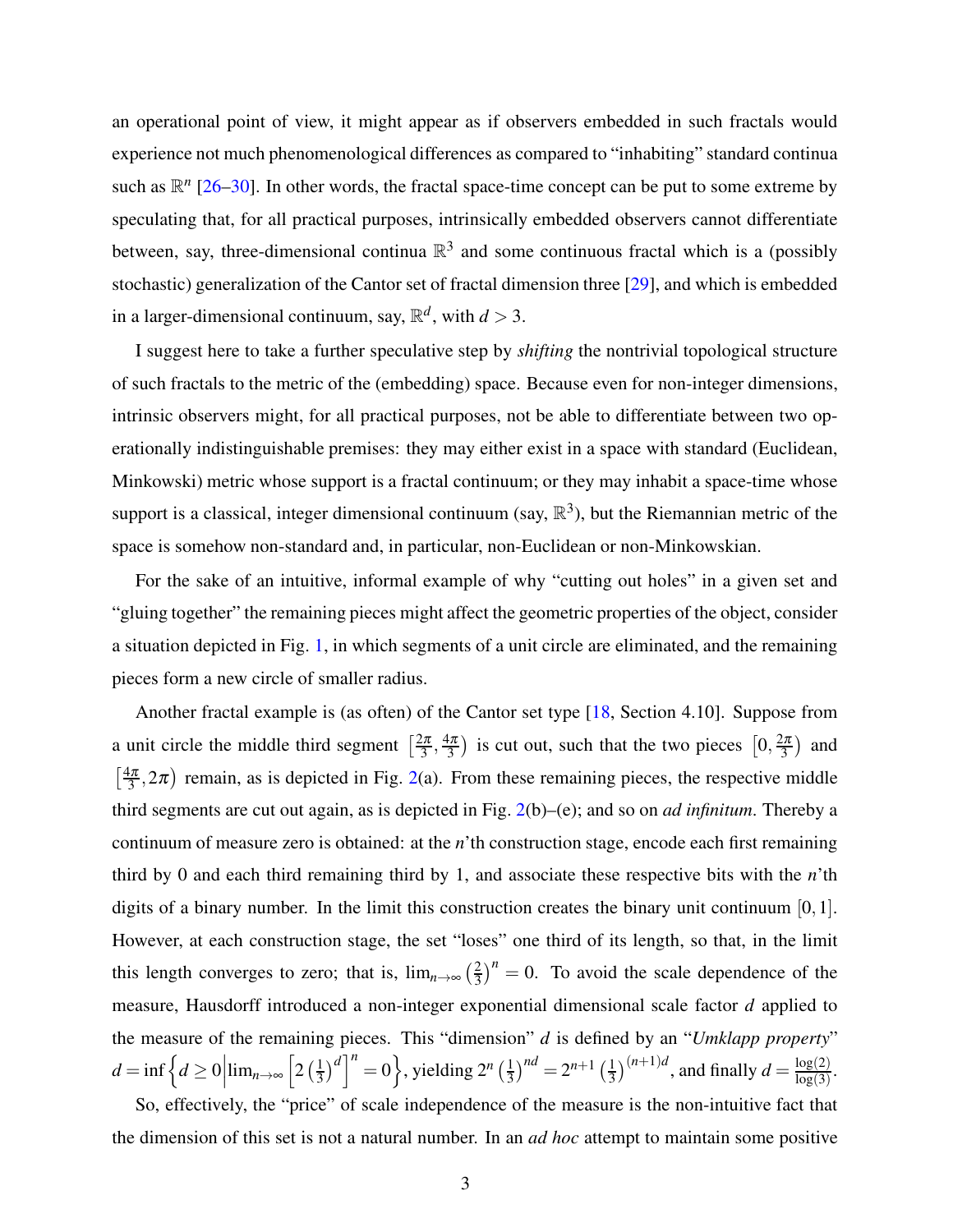

<span id="page-3-0"></span>FIG. 1. An intuitive and informal example may help to understand why "cutting out holes" in a continuum might yield different radii if one "glues" together the remaining pieces. (a) consider an original circle with radius 1; (b) pieces of 30 degrees are cut out of (a), thereby effectively reducing the length of the set by a factor of two; (c) those pieces are "glued together" to yield a half-circle; (d) alternatively one can draw a full circle with a reduced radius of half the original radius.

integer dimensionality of the set one may go one step further and attempt to change the metric. Thereby the intrinsic dimensional parameter is forced to become a natural number equal to or smaller than the dimension of the external embedding space.

For the sake of an example, note that the volume of a ball of radius *r* in *d*-dimensional Euclidean space is  $V(d,r) = (\sqrt{\pi}r)^d / \Gamma(d/2 + 1)$ . Suppose further that this measure of volume (which, strictly speaking, does not contain a dimensional parameter based upon Hausdorff's "Umklapp property" of the measure) nevertheless has an analytic continuation for real  $d \geq 0$ . Then, by "shifting" the dimensionality  $d$  parameter to the "curvature"  $r$ ; that is, by

$$
V(d,1) = V(1,r),
$$
 (1)

one obtains a "radius" *r* associated with the Cantor set by inserting  $d = \log 2 / \log 3$ ; that is,

<span id="page-3-1"></span>
$$
r = \frac{\pi^{\frac{d}{2}}}{2\Gamma(\frac{d}{2}+1)} = \frac{\pi^{\frac{\log 2}{2\log 3}}}{2\Gamma(\frac{\log 2}{2\log 3}+1)} \approx 0.8.
$$
 (2)

By abduction one may infer the following general *desiderandum* for the parametrization of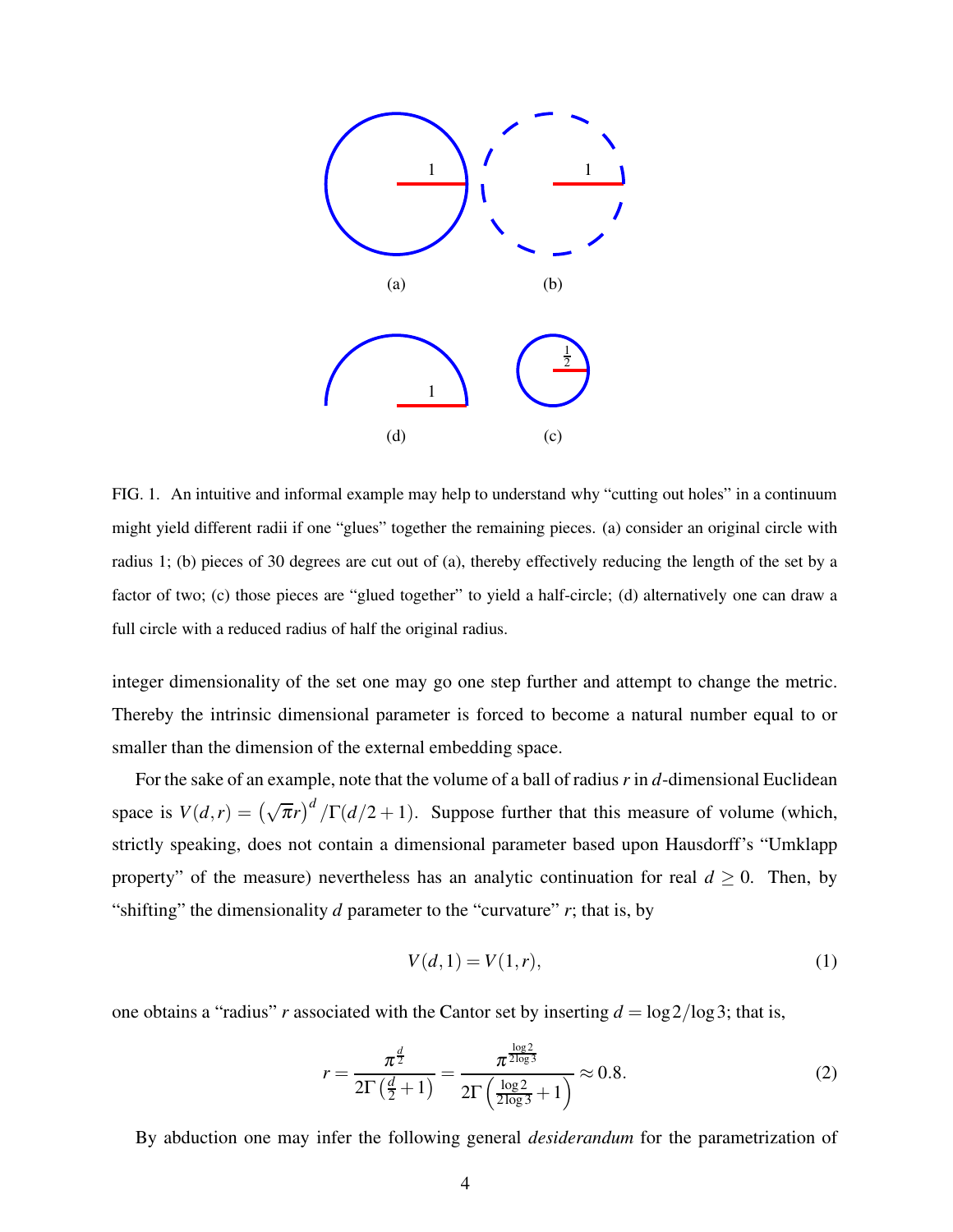

<span id="page-4-0"></span>FIG. 2. A fractal example of why "cutting out holes" or "creating gaps" in a continuum in a scale invariant manner might yield different radii if the remaining pieces are scaled by the fractal dimension and subsequently "pasted" together. (a) consider an original circle with radius 1; (b) the middle third segment  $\lceil \frac{2\pi}{3} \rceil$  $\frac{2\pi}{3}, \frac{4\pi}{3}$  $\frac{4\pi}{3}$ ) is cut out of (a), thereby effectively reducing the length of the set by a factor of  $\frac{1}{3}$ ; (c) the middle third segments  $\left[\frac{2\pi}{9}\right]$  $\frac{2\pi}{9}, \frac{4\pi}{9}$  $\frac{4\pi}{9}$  and  $\left[\frac{14\pi}{9}\right]$  $\frac{4\pi}{9}, \frac{16\pi}{9}$  $\frac{6\pi}{9}$  are cut out of the remaining segments in (b), thereby effectively reducing the length of the set by a factor of  $\frac{1}{3}$ ; (d)–(e) shows the iteration of this construction; (f) alternatively one can draw a full circle with a pasting of the upscaled segments and a reduced radius  $r \approx 0.8$  from Eq. [\(2\)](#page-3-1).

"volume" as it relates to fractal dimensionality and curvature:

<span id="page-4-1"></span>
$$
V(d,R) = V(m,r). \tag{3}
$$

Thereby the terms

- (i) fractal dimension *d* on the left hand side of  $(3)$  refers to the dimension of the fractal object, as seen extrinsically, whereby the object is embedded in a space of extrinsic, higher dimensionality *n*;
- (ii) outer, extrinsic curvature, parametrized by the radius  $R$  on the left hand side of [\(3\)](#page-4-1), stands for the curvature of the fractal object within an embedding space;
- (iii) target dimension *m* on the right hand side of  $(3)$ , refers to the intrinsic dimension of the object "forced" to be a natural number; thereby the fractal set will, operationally and intrinsically, not be perceived as fractal but rather as a conventional continuum R *<sup>m</sup>* of smaller or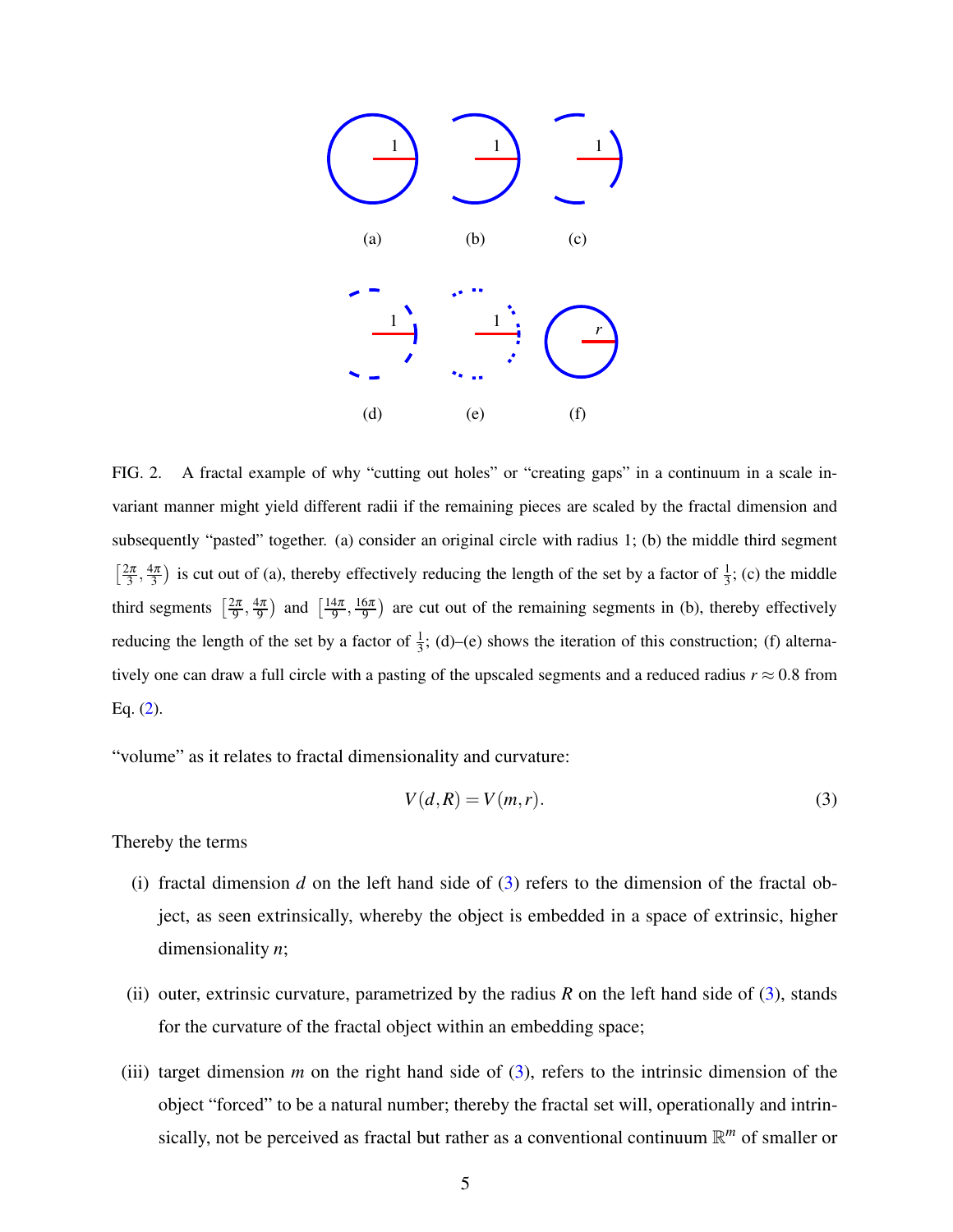equal dimensionality than the embedding space, but of higher or equal dimensionality than the fractal; that is,

<span id="page-5-0"></span>
$$
d \le m \le n;\tag{4}
$$

(iv) intrinsic curvature, parametrized by the radius *r* on the right hand side of [\(3\)](#page-4-1), refers to the curvature experienced intrinsically upon pretension of the target dimensionionality.

Corresponding to [\(4\)](#page-5-0), as compared to the extrinsic radius, one obtains a smaller or equal intrinsic radius; that is

$$
R \ge r. \tag{5}
$$

Nottale [\[31](#page-8-2), Section 4.5] (for earlier discussions see Refs. [\[14](#page-7-1), Section 3.10] and [\[32\]](#page-8-3)) and Nottale, Célérier, and Lehner have suggested a different, somewhat converse, "dual" approach by considering a scale relativity for gauge field theories, which is based upon [\[33\]](#page-8-4) *"curvature at large scale and fractality at small scales."* Thereby [\[31,](#page-8-2) Section 4.5.3, p. 129], *"the metric elements and its curvature are everywhere explicitly scale dependent and divergent when the resolution scale tends to zero."* This approach has been motivated by an *a priori*, given, fractal support of field theory. It presents no attempt to "re-encode" or "renormalize" the curvature and the metric in the presence of a fractal support such that this support intrinsically appear trivial in its topology.

Of course, these considerations are tentative, highly speculative and need further scrutiny. To quote a Referee, *"the formal derivation remains an open question."* Many issues and questions remain, among them how to conceptualize the shift (back & forth) from the "fractality of the continuum" to the metric; and *vice versa* in more general situations. Also, it needs to be seen how to obtain curvature from an originally flat (zero curvature) spacetime.

In the end, there might appear a possibility to extend the formalism of general relativity by "punching (possibly scale invariant) holes" or "gaps" into space-time; the remaining parts being intrinsically "stitched together"; thereby rendering a theory of gravity which generalizes, or at least offers an alternative viewpoint to, relativity theory by assuming a fractal geometric support with non-curved standard metrics.

## ACKNOWLEDGMENTS

The idea to fractal gravity emerged from a skype conversation of the author with Hui Deng, Tyler Hill and Barry Sanders on July 5th, 2017 on their beautiful paper [\[34](#page-8-5)] on light scattering in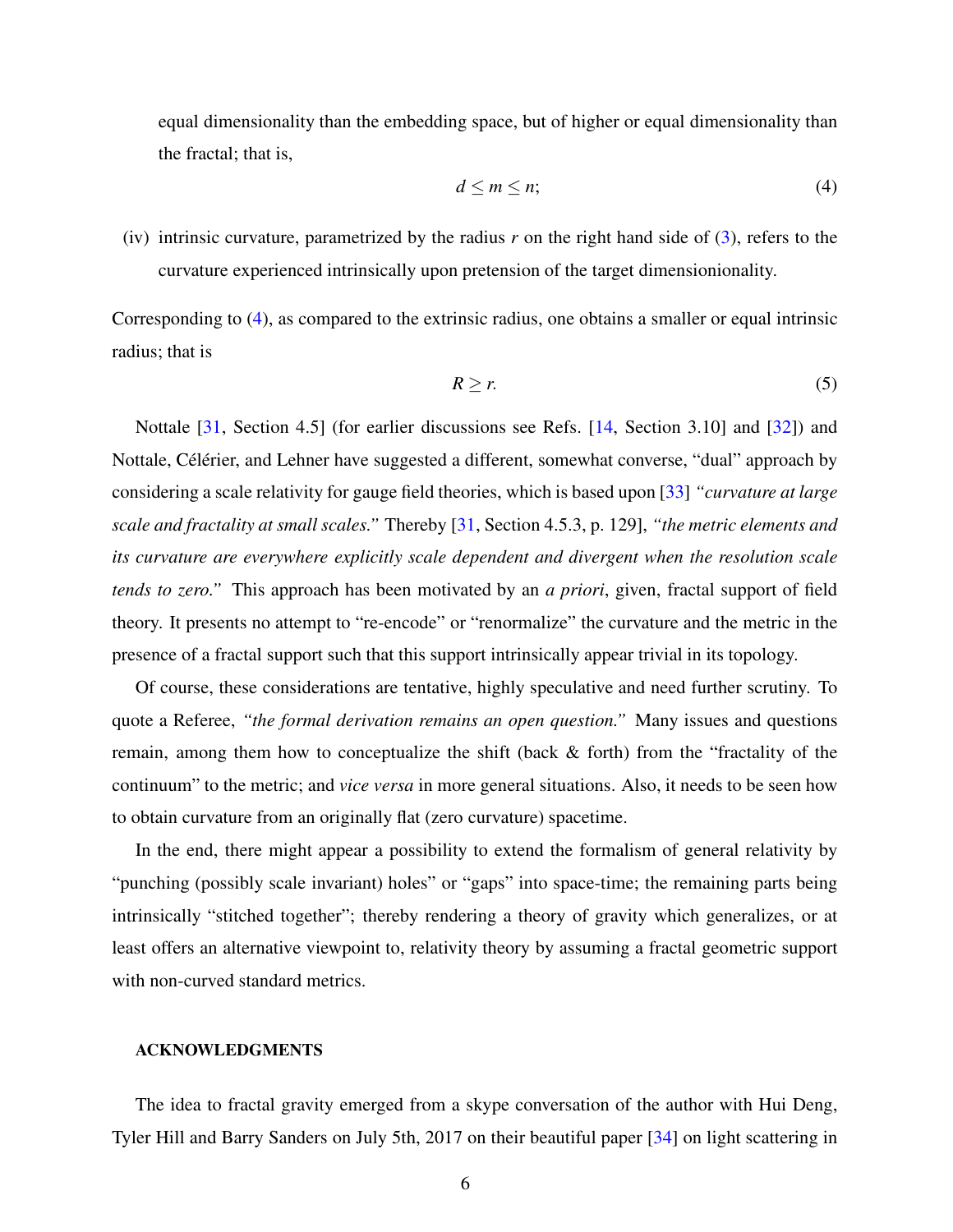any dimension. Further formalizations were discussed and investigated with Ludwig Staiger and Cristian S. Calude. I kindly thank Karin Verelst for her interest in epistemological matters, and for her suggesting the quote by Henry Poincaré. I am grateful to Thomas Sommer for discussions and a critical reading of the manuscript. Nevertheless, I am to blame for all the misconceptions and omissions.

- <span id="page-6-0"></span>[1] Rudjer Josif Boskovich, "De spacio et tempore, ut a nobis cognoscuntur," in *A Theory of Natural Philosophy*, edited by J. M. Child (Open Court (1922) and MIT Press, Cambridge, MA, 1966) pp. 203–205.
- [2] Tommaso Toffoli, "The role of the observer in uniform systems," in *Applied General Systems Research: Recent Developments and Trends*[, edited by George J. Klir \(Ple](http://dx.doi.org/ 10.1007/978-1-4757-0555-3_29)num Press, Springer US, New York, London, and Boston, MA, 1978) pp. 395–400.
- [3] Karl Svozil, "Extrinsic-intrinsic concept and complementarity," in *[Inside versus Outside](http://dx.doi.org/ 10.1007/978-3-642-48647-0_15)*, Springer Series in Synergetics, Vol. 63, edited by Harald Atmanspacher and Gerhard J. Dalenoort (Springer, Berlin Heidelberg, 1994) pp. 273–288.
- <span id="page-6-1"></span>[4] Otto E. Rössler, *Endophysics. The World as an Interface* (World Scientific, Singapore, 1998) with a foreword by Peter Weibel.
- <span id="page-6-2"></span>[5] Silvia Jonas, *[Ineffability and its Metaphysics](http://dx.doi.org/10.1057/978-1-137-57955-3)* (Palgrave Macmillan US, New York, 2016).
- <span id="page-6-3"></span>[6] Plato, *[The Republic](http://www.cambridge.org/academic/subjects/politics-international-relations/texts-political-thought/plato-republic)*, Cambridge Texts in the History of Political Thought (Cambridge University Press, Cambridge, UK, 2000) translated by Tom Griffith, and edited by G. R. F. Ferrari.
- <span id="page-6-4"></span>[7] Walter Terence Stace, "The refutation of realism," Mind 43[, 145–155 \(1934\).](http://dx.doi.org/10.1093/mind/XLIII.170.145)
- <span id="page-6-5"></span>[8] Rene Descartes, *[Meditations on First Philosophy](http://www.cambridge.org/catalogue/catalogue.asp?isbn=9781107108660)* (Cambridge University Press, Cambridge, UK, 1641, 1996 (translation) translated by John Cottingham.
- <span id="page-6-6"></span>[9] Hilary Putnam, *Reason, Truth and History* (Cambridge University Press, Cambridge, 1981).
- <span id="page-6-7"></span>[10] Aaron Segal and Tyron Goldschmidt, "The necessity of idealism," in *Idealism: New Essays in Metaphysics* (Oxford University Press, Oxford, UK, 2017, 2018) pp. 34–49.
- <span id="page-6-8"></span>[11] Henri Poincar´e, *La valeur de la science* (Flammarion, Paris, 1905) English translation: The Value of Science, 1907; German translation: Der Wert der Wissenschaft, 1906.
- <span id="page-6-9"></span>[12] Henri Poincar´e, *The Foundations Of Science - Science and Hypothesis, Value Of Science, Science and Method*[, Science](http://dx.doi.org/10.1017/CBO9781107252950) and education Series, Vol. 1 (The Science Press and Garrison, N. Y.; Cambridge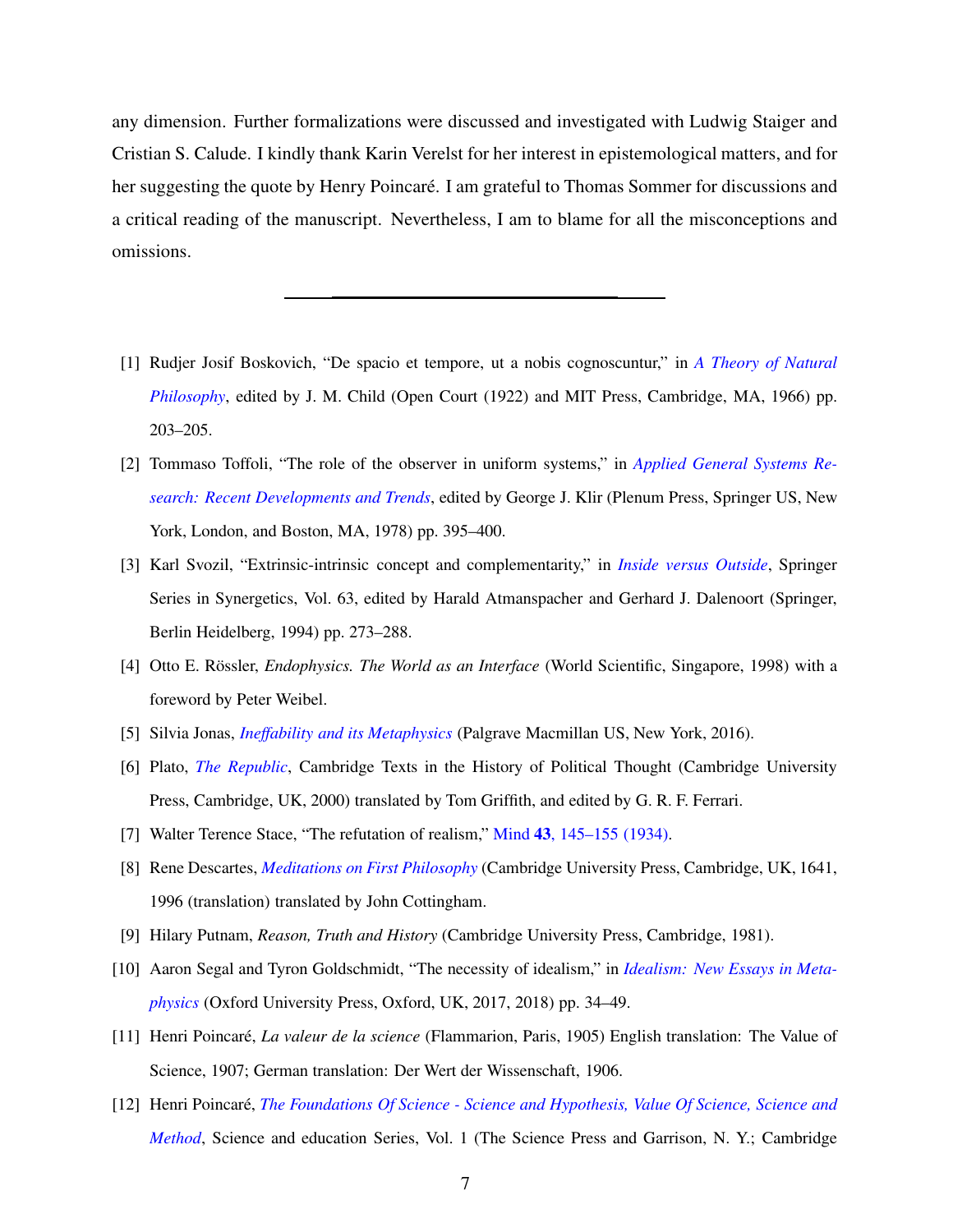University Press, Ney York, New York, 1913, 2014, 2015) translation by George Bruce Halsted.

- <span id="page-7-0"></span>[13] Percy W. Bridgman, "A physicist's second reaction to Mengenlehre," Scripta Mathematica 2, 101– 117, 224–234 (1934).
- <span id="page-7-1"></span>[14] Laurent Nottale, *[Fractal Space-Time and Microphysics: Towards a Theory of Scale Relativity](http://dx.doi.org/10.1142/1579)* (World Scientific, 1993).
- <span id="page-7-2"></span>[15] Witold Hurewicz and Henry Wallman, *[Dimension Theory](http://press.princeton.edu/titles/1199.html)*, revised ed., Princeton Mathematical Series, Vol. 4 (Princeton University Press, Princeton, NJ, 1948, 2015, 2016).
- [16] C. A. Rogers, *[Hausdorff Measures](http://gen.lib.rus.ec/book/index.php?md5=A022F897D463FC97F8D784265F92AB55)* (Cambridge University Press, Cambridge, UK, 1970).
- [17] Kenneth J. Falconer, *Fractal Geometry: Mathematical Foundations and Applications*, 3rd ed. (John Wiley & Sons, Chichester, West Sussex, UK, 1990, 2014).
- <span id="page-7-8"></span>[18] Pertti Mattila, *[Geometry of Sets and Measures in Euclidean Spaces: Fractals](http://dx.doi.org/10.1017/CBO9780511623813) and Rectifiability*, Cambridge Studies in Advanced Mathematics (Cambridge University Press, Cambridge, 1995).
- [19] Eugenia M. Montiel, Alberto S. Aguado, and Ed Zaluska, "Topology in fractals," Chaos, Solitons & Fractals 7, 1187 – 1207 (1996).
- [20] Faycal Ben Adda, "Mathematical model for fractal manifold," International Journal of Pure and Applied Mathematics - IJPAM 38, 155–186 (2007), [arXiv:0711.3582.](http://arxiv.org/abs/arXiv:0711.3582)
- [21] Gerald Edgar, *[Measure, topology, and fractal geometry](http://dx.doi.org/10.1007/978-0-387-74749-1)*, 2nd ed., Undergraduate texts in mathematics (Springer-Verlag, New York, 2008).
- <span id="page-7-3"></span>[22] Hélène Porchon, "Fractal topology foundations," Topology and its Applications 159, 3156–3170 (2012).
- <span id="page-7-4"></span>[23] Benoit B. Mandelbrot, *The Fractal Geometry of Nature* (W. H. Freeman and Company, San Francisco, 1982).
- <span id="page-7-5"></span>[24] G. N. Ord, "Fractal space-time: a geometric analogue of relativistic quantum mechanics," Journal of Physics A: Mathematical and General 16, 1869–1884 (1983).
- <span id="page-7-6"></span>[25] Laurent Nottale and J. Schneider, "Fractals and nonstandard analysis," Journal of Mathematical Physics 25, 1296–1300 (1984).
- <span id="page-7-7"></span>[26] Anton Zeilinger and Karl Svozil, "Measuring the dimension of space-time," Physical Review Letters 54, 2553–2555 (1985)[.](http://dx.doi.org/10.1103/PhysRevLett.54.2553)
- [27] Karl Svozil and Anton Zeilinger, "Dimension of space-time," International Journal of Modern Physics A1, 971–990 (1986).
- [28] Karl Svozil, "Quantum field theory on fractal space-time," [Journal of Physics A](http://dx.doi.org/ 10.1088/0305-4470/20/12/033) 20, 3861–3875 (1987).